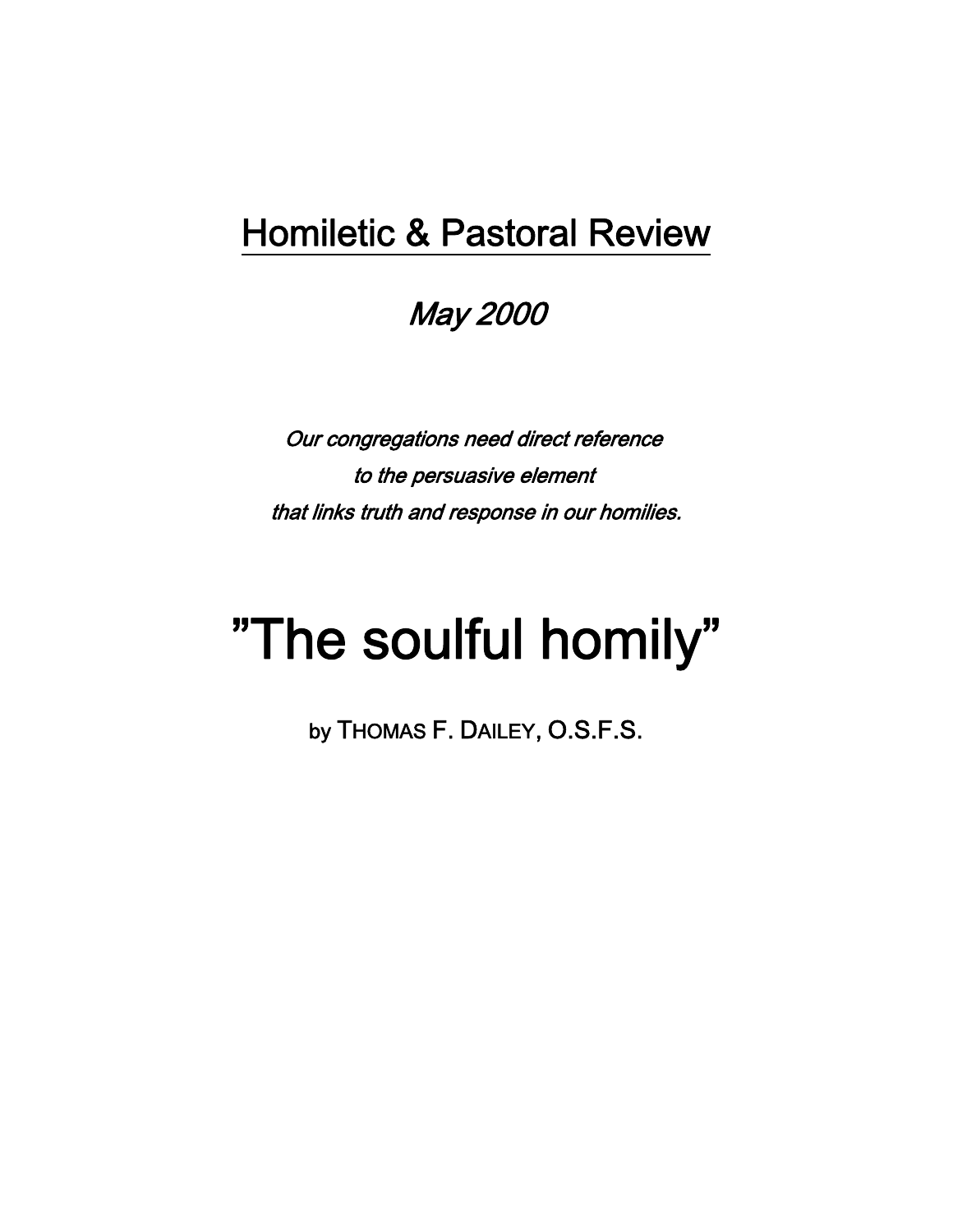In an engaging article in the November 1999 issue, Gary Coulter highlights the importance of "The Scriptural Homily" (pp. 62-66). There he emphasizes the centrality and richness of Sacred Scripture as the "stuff" of the sermon, as contrasted with nonscriptural issues as the subject matter. There, too, he offers a strong appeal to read the texts of the Fathers of the Church and learn from them, since they were preachers chronologically close to, and personally moved by, the events of which they speak. In general, his thesis is sound and worthy of reminder: "Presenting the truth, the homily should awaken a response from the people, moving their minds and hearts towards a deeper faith that leads to their salvation."

But a big question remains: how is one to effect this awakening? The example that Coulter gives ("There is something of \_\_\_ in Sarah") is a clear demonstration of how scriptural texts and events can be incorporated in a homily. There we hear about the Incarnation, the Presentation, John the Baptist, and even St. Therese. We see reference to the writings of John, Matthew, Mark, Luke, Paul, and the Psalms. But this is an "occasional" homily, one dedicated to a particular event rather than to the "routine" preaching that takes place in Sunday sermons. What unifies the example used by Coulter is the event which occasions it (i.e., the funeral of a five-year-old girl), not the readings of the day. And on an occasion such as this, the attention of the audience would either be guaranteed or precluded; that is, the congregation might pay particular attention to the preacher, or would be quite out of sorts due to the experience of a tragic death.

In addition, Coulter often refers to how Scripture is to be "used" in the homily. While his choice of verbs could be attributed to the limits of language or ascribed to authorial convenience, the repeated reference to this action has a subtle implication, however unintended. To "use" Scripture is to envision the Sacred Word as a tool, as something secondary to the primary task at hand, which is to preach. But Sacred Scripture, in a certain sense, is preaching. As such, the task of the homilist is to facilitate God's speaking to believers through God's own Word, a sacred duty that demands a particular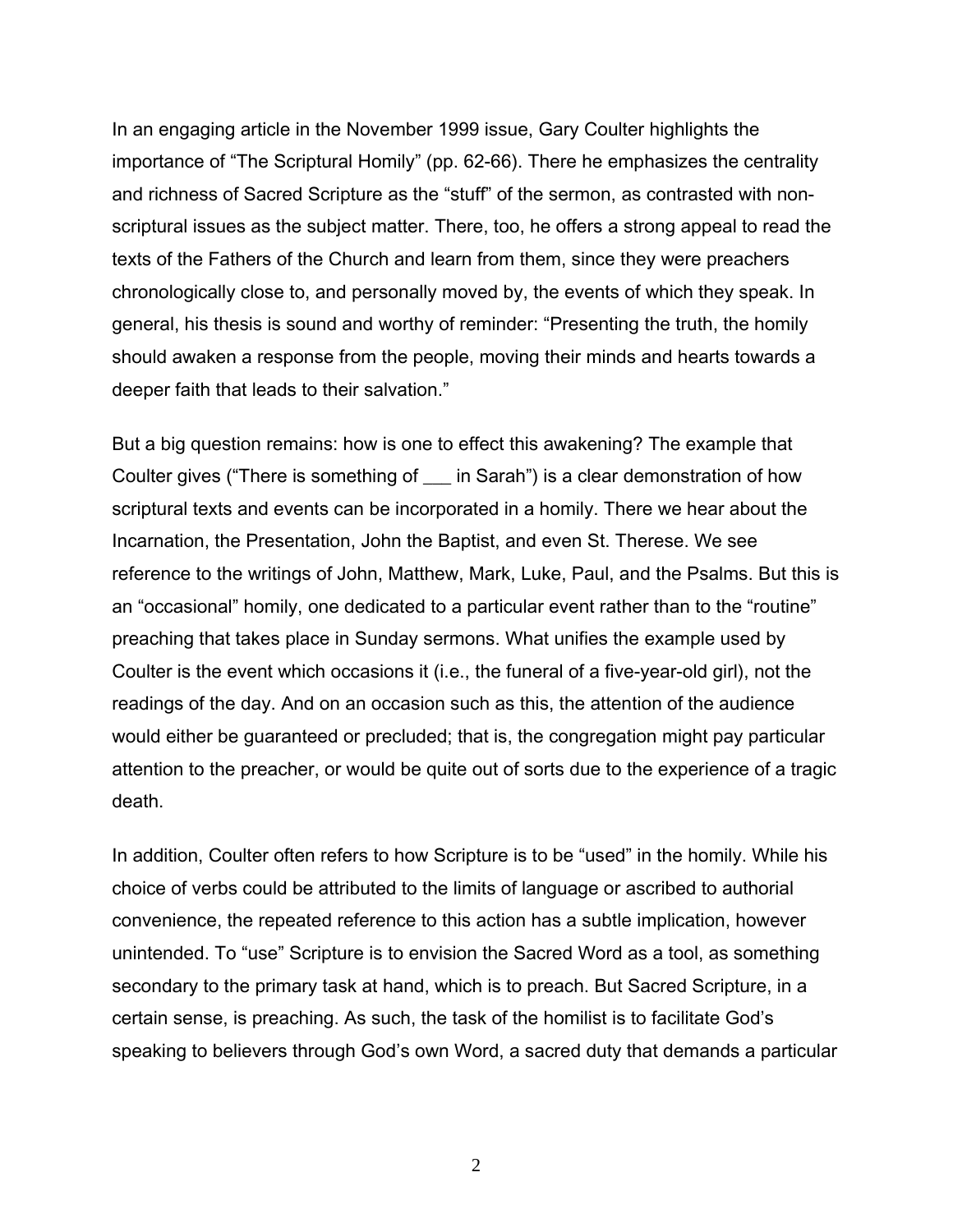"attitude" to be taken toward the inspired text and to be cultivated in the act of preaching.

In sum, Coulter's article could well be complemented by a more methodological focus, one which tries to establish the link between the "truth" of the scriptural homily and the "response" which it is meant to evoke. For preaching that teaches may offer knowledge to one's mind. And preaching that exhorts may provide impetus for one's action. But only preaching that shares the beauty and warmth of the "good news" will bring salvation to the heart and soul . . . that is, to the person wholly redeemed by Jesus Christ. What follows is an attempt to demonstrate this homiletic reality through recourse to one of the Church's master preachers: St. Francis de Sales.

## "On the Preacher and Preaching"

St. Francis de Sales (1567-1622), bishop of Geneva, once wrote a "letter" by this title to Andre Fremyot, the new archbishop of Bourges, in response to the latter's query for advice on this episcopal duty as he moved to his new see (1604). Reference to the practice of a bishop's preaching in this text is, of course, historically conditioned. The "sermon" at the time was often rendered as a speech, separate and distinct from the Eucharistic celebration and much longer than a homily given in our day. Moreover, the importance and popularity of the sermons was unquestioned; to deliver a sermon was a public and communal event for the town, and there was little competition for the listener's attention! And, in light of the controversies with the Protestants that were swirling all about, the need to teach accurately and preach well was of special importance.

The letter is likened to a fraternal exhortation on the part of this Doctor of the Church. In his typically deferential manner, he writes at some length despite his insistence that "I do not hold the common opinion"—and this, from one whose collection of sermons fills numerous volumes! To his friend and colleague, St. Francis de Sales offers simple and direct advice, with words on the art of preaching that are memorable even for modern day prelates. Some of these aphorisms give the reader a taste of his wisdom: "Say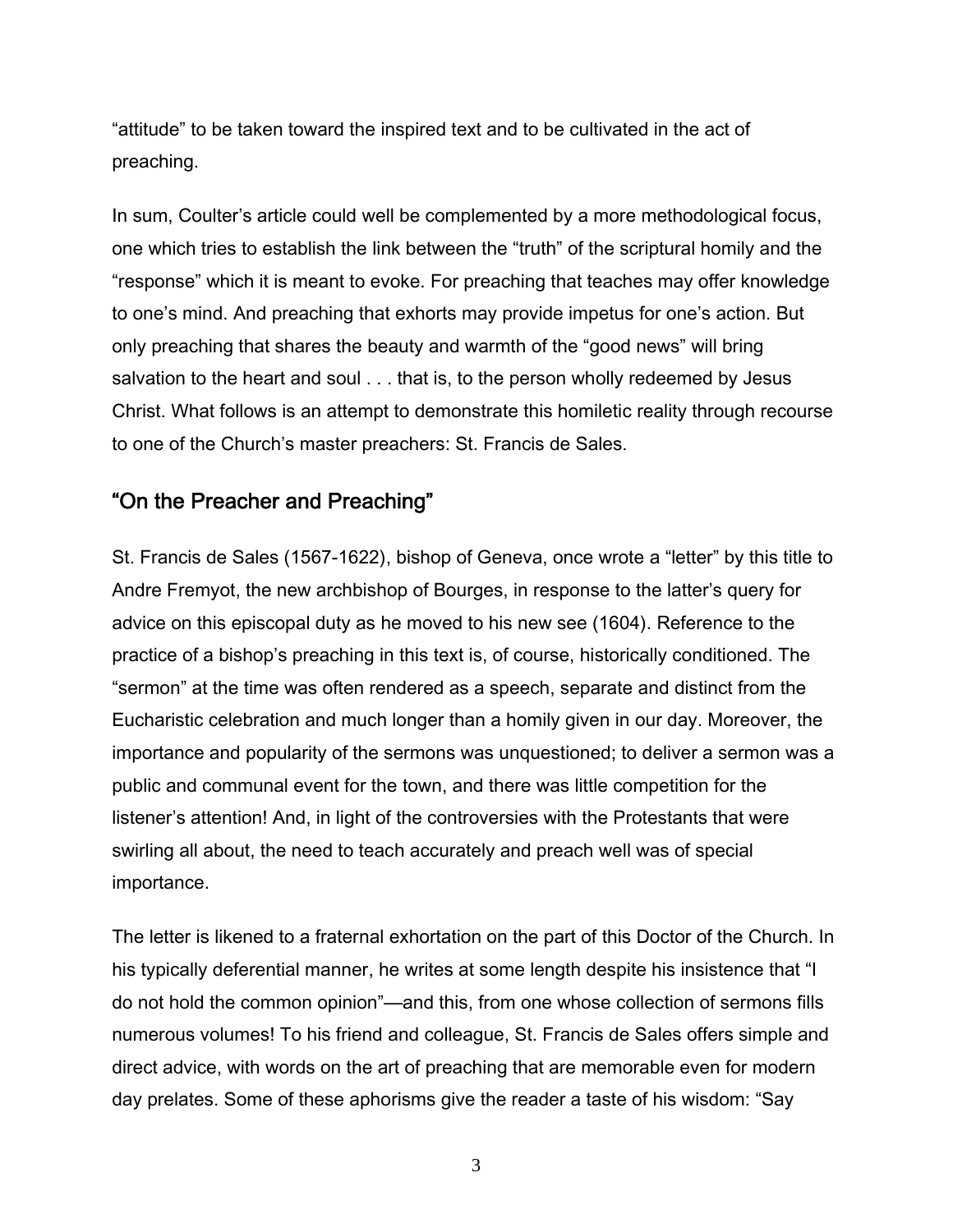marvelous things, but do not say them well, and they are nothing; say only a little but say it well, and it is very much." "The supreme art [of preaching] is to have no art." "I like preaching that issues from love of neighbor rather than from indignation at them. . . ." And, ultimately, "To love well is sufficient for speaking well."

Yet this homiletic instruction is not merely a compilation of pious thoughts or pithy statements. Adopting a typically scholastic framework, St. Francis de Sales gives a thoroughgoing analysis of the conditions for preaching, the elements adopted in an interpretation of the Word of God, and the method for how one must preach. While the letter is, in one sense, a very personal appeal from the pen of a friend, it is also a short treatise which offers to preachers today a methodology that supports and complements the role of preaching which Coulter has explained. As a transition to our examination of this method, consider St. Francis de Sales' own definition of preaching: "to preach is the publication and declaration of God's will, made to men by one lawfully commissioned to that task, to the end of instructing and moving them to serve his divine Majesty in this world so as to be saved in the next."

# Problematic preaching?

From his many instructions in this letter, we can cull a basic structure to the sermon that includes five important elements: an introduction, teaching, persuading, moving, and a conclusion. The "introduction" is simply an oratorical device whose purpose is to get the listeners' attention. The conclusion is a recapitulation ("with some brief but more animated and vigorous words") that serves to link the Word with the Eucharist that follows. What concerns us here are the three main elements and the relation among them.

The first element—to teach—corresponds to Coulter's focus on "truth" as this involves a fusion of horizons between the writers of the Word and those who are presently listening to it. While many advances have been made in our understanding of Sacred Scripture, a problem in this regard may be the role of biblical scholarship itself. In contemporary homilies, there is, at times, too little scholarship, and the preacher resorts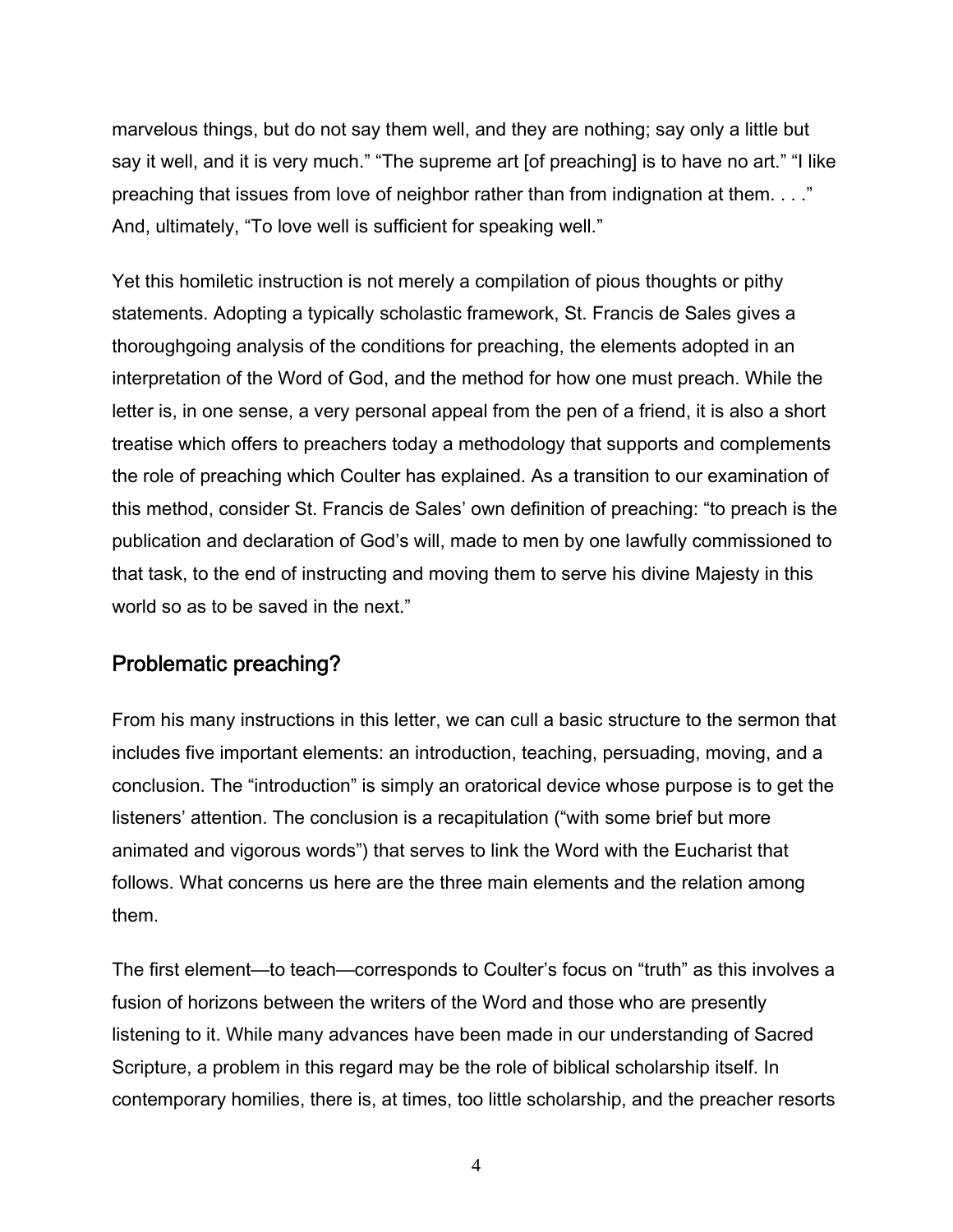simply to repeating the text or retelling the story. At other times, there may be too much scholarship, as when the preacher overwhelms the congregation by giving a full-scale "commentary" on the text.

Given our present-day situation, in comparison to the lengthy sermons preached by St. Francis de Sales and others in the Church of his day, it might be of great benefit for us to adopt his admonition of speaking briefly but well. Considering the time allotted to the homily, and the ability of listeners' to assimilate what is being said, perhaps preachers today should focus on only one aspect of the day's scriptural texts, one dimension to the multiplicity of teachings and richness of insight that the inspired Word offers us. St. Francis de Sales explains several ways to "break open" this Sacred Word, for example, using the four "senses" of interpretation, advancing "proofs," or suggesting "similitudes." But nowhere does he suggest that we adopt all of these in a single sermon!

With regard to the third structural element—to move—we see here a comparable focus on Coulter's sense of the importance of a "response" on the part of listeners. While transforming faith into action is certainly a valid concern, one problem with modern day preaching, notoriously that of the Catholic variety, is to consider morality as the starting point, or to treat behavior as the focal point, of the homily. How often are the contemporary preacher's words geared toward exhortation ("let us . . .") or the text of a homily tempered with requirements (using "should" or "must"). But, without the necessary "persuasive" element, this concern for good living may easily fall on deaf ears. In that case, even the more engaging homily will end up sounding like a "command" performance rather than a declaration of God's saving deed that impels the hearer to act accordingly.

#### Salesian persuasion

What St. Francis de Sales offers us is the notion that "moving" the congregation to lead a good life is the result of good preaching; that is, it is a response born in the heart and soul that happens when the preaching is done well. To be sure, this continual conversion of believers is a goal that the preacher has in mind: "Therefore, the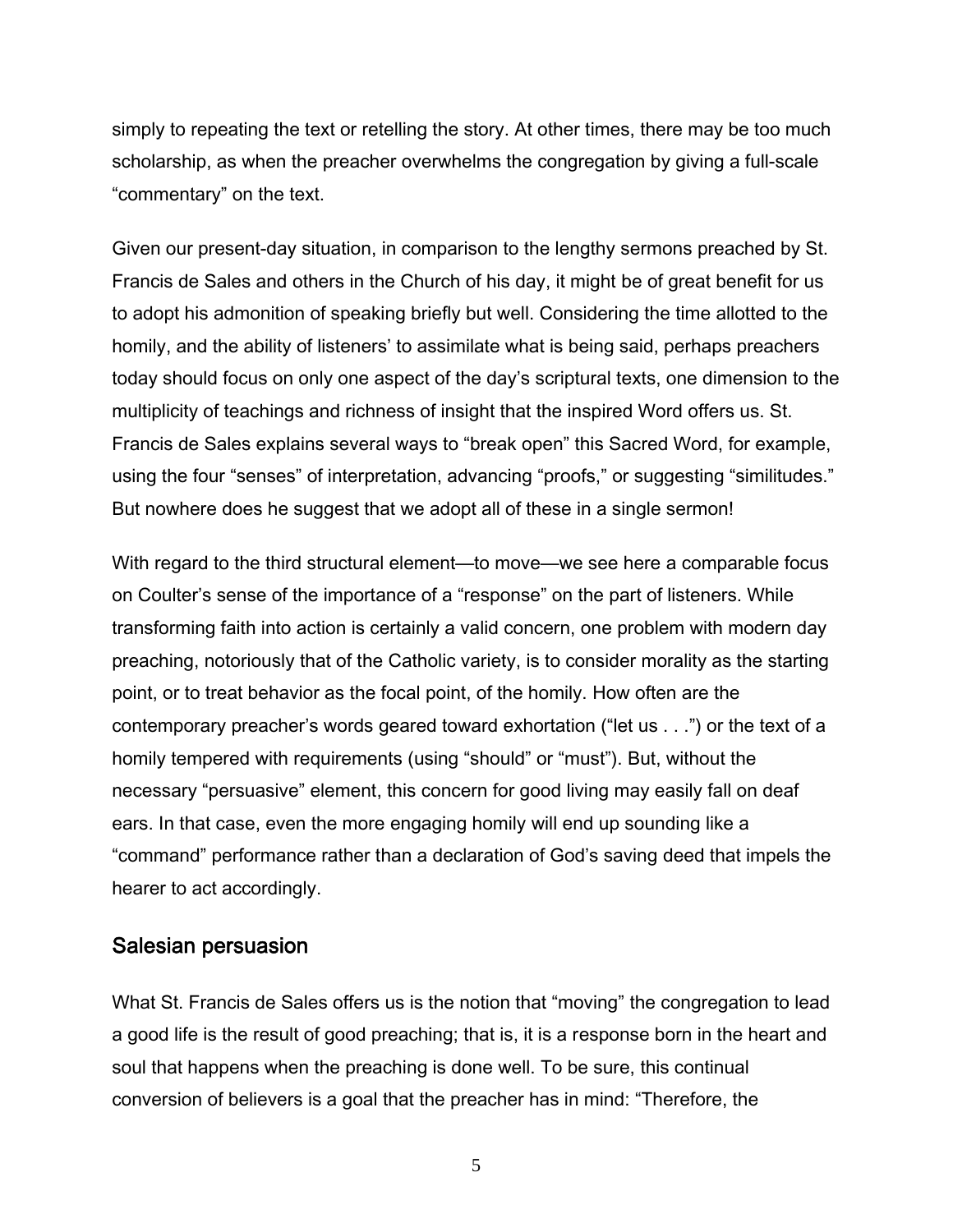preacher's end is that the sinner dead in iniquity may live to justice, and that just men, who possess spiritual life, 'may have it more abundantly' and become more and more perfect. . . ." And to achieve this goal, the saint describes the two homiletic elements just mentioned, namely, to instruct or teach, and to move: "To sum it all up, the preacher must bring light to the intellect and warmth to the will."

But what links these two tasks, and makes them effective, is the middle element in the structure—the technique by which the preacher is able to persuade the congregation. This unifying element between Coulter's "truth" and "response," and St. Francis de Sales' "instruct" and "move" is not fully delineated in the saint's letter on preaching. He does take pains to respond to a prevalent opinion of his time that good preaching must give "delight" to the audience. But here he makes an important distinction in claiming that "there is a delight that follows upon learning and movement of the will." Quite different from a preaching that entertains, which he does not counsel, true homiletic delight "is not distinct from teaching and moving but dependent on them."

With this caveat in mind, we must nevertheless fill in what is lacking in the saint's small treatise on preaching, a remedy that can be made sense of by inference rather than citation. His letter focuses on the teaching element, and appeals to the need to move a congregation to action, but it does not explicitly treat the subject of persuasion. That is, he presumes that effective teaching, itself, will motivate the listener to live the good life. But, while providing light to the intellect and warmth to the will is necessary, as even Coulter recognizes, the difficulty with putting this into practice in the modern day pulpit is that our congregations need direct reference to the persuasive element that links truth and response.

In other words, we live in a postmodern culture that is quite different from seventeenth century France. However unwittingly, it has inculcated, even in believers, a certain indifference to the appeal of God's Word. With so much information at hand through a variety of technological means, the unconscious tendency for a congregation is to say "so what?" when confronted with a biblical truth newly disclosed to them. With so many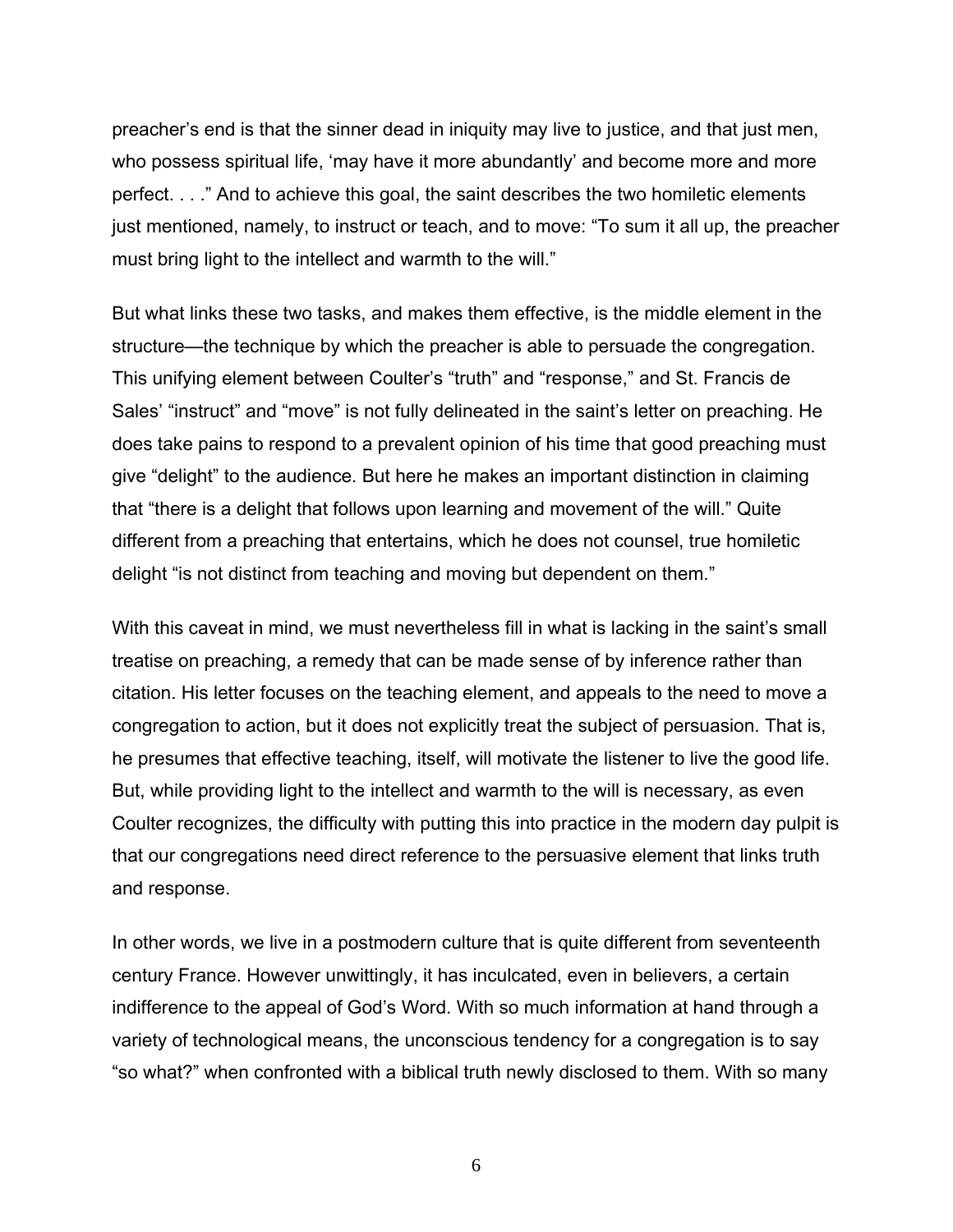demands on one's time in the hectic adventure of life today, the unspoken position "why should I?" confronts any preacher's attempt to exhort particular behavior.

While keeping in mind St. Francis de Sales' notion that true homiletic "delight" issues from the combination of teaching and moving, we might say that in today's world preachers need to persuade their congregations to smile! St. Francis de Sales alludes to this when, for example, he comments on how to preach with regard to virtues. Though it is not the method he most prefers, he does acknowledge that one way to preach about the Christian life is by "showing how the virtue treated is worthy of honor, useful, and delightful or pleasing." But this assumes that the goodness of a virtuous life is, in fact, something to be preferred or desired on the part of the listener!

To encourage this preference and desire, where today it is not necessarily assumed, the preacher in the Salesian tradition must actually give his congregation "good news." More than providing knowledge about the text, the preacher must convince his hearers as to why this truth is truly "news" for them in the current situation of their lives. More than exhorting a way of acting on the part of humans, the preacher must win them over to seeing how God's words and deeds in Scripture are themselves "good" for us, in a way that no other good surpasses. And to do this, the preacher himself must hear the good news, so that those who listen to him will, in turn, see and hear what is so good about the news that he is proclaiming in the homily.

## Attitude before the Word

This brings us, in conclusion, to the need for prayer on the part of the preacher—an obvious truth, perhaps, but one whose methodological connection to the scriptural and soulful homily is not always made evident. Standing, sitting, or kneeling before the biblical text about which the homily is to be crafted, the preacher is not there to "use" God's Word in service of his own, but, instead, to be used by God, in and through the Word he reads and the homily he speaks.